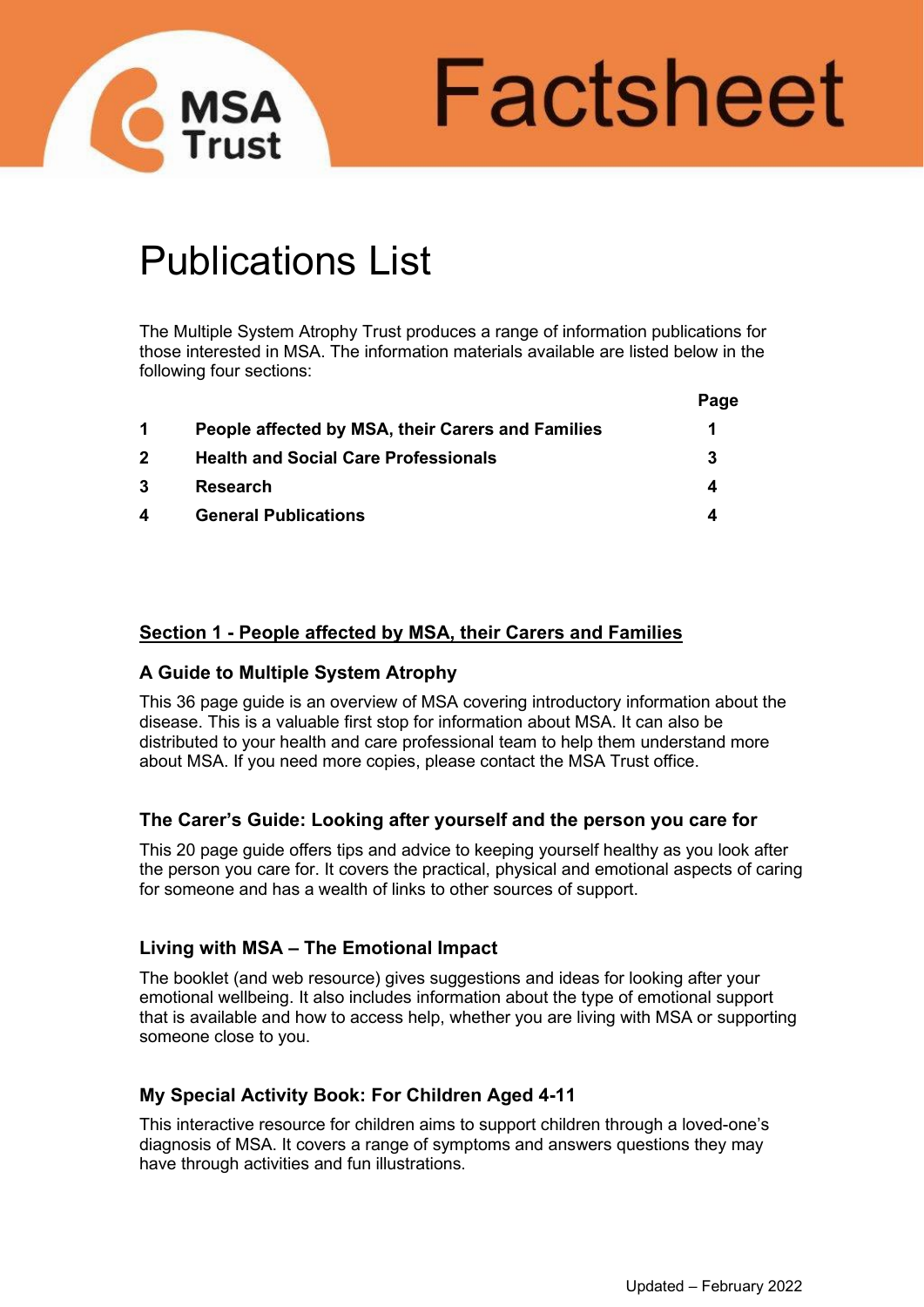## **Factsheets:**

The Trust produces a range of information materials covering different aspects of living with MSA. The following are currently available, with more factsheets in development. If you want to talk to someone about the content of the resources, then please contact the MSA Nurse Specialists.

A Guide to Brain and Tissue Donation Basic Benefits and Entitlements Benefits: Attendance Allowance Benefits: NHS Continuing Healthcare Benefits: Personal Independence Payments Bowel Management in MSA Breathing and Possible Changes in MSA Complementary Therapies and MSA Continence in MSA Diagnosis of MSA Driving and MSA Emotional Lability Equipment: Communication - Eating and Drinking Equipment: Personal Hygiene Equipment: Posture and Mobility Eye Health and MSA Fatigue and MSA Going into Hospital I Wish I'd Known That A Year Ago – England and Wales I Wish I'd Known That A Year Ago – Northern Ireland I Wish I'd Known That A Year Ago – Scotland Monitoring Blood Pressure MSA and Parkinson's Medication PEG Feeding Postural Hypotension Relationships, Sex and MSA Saliva Control Travelling and MSA Understanding Palliative Care

# **Leaflets:**

Introduction to MSA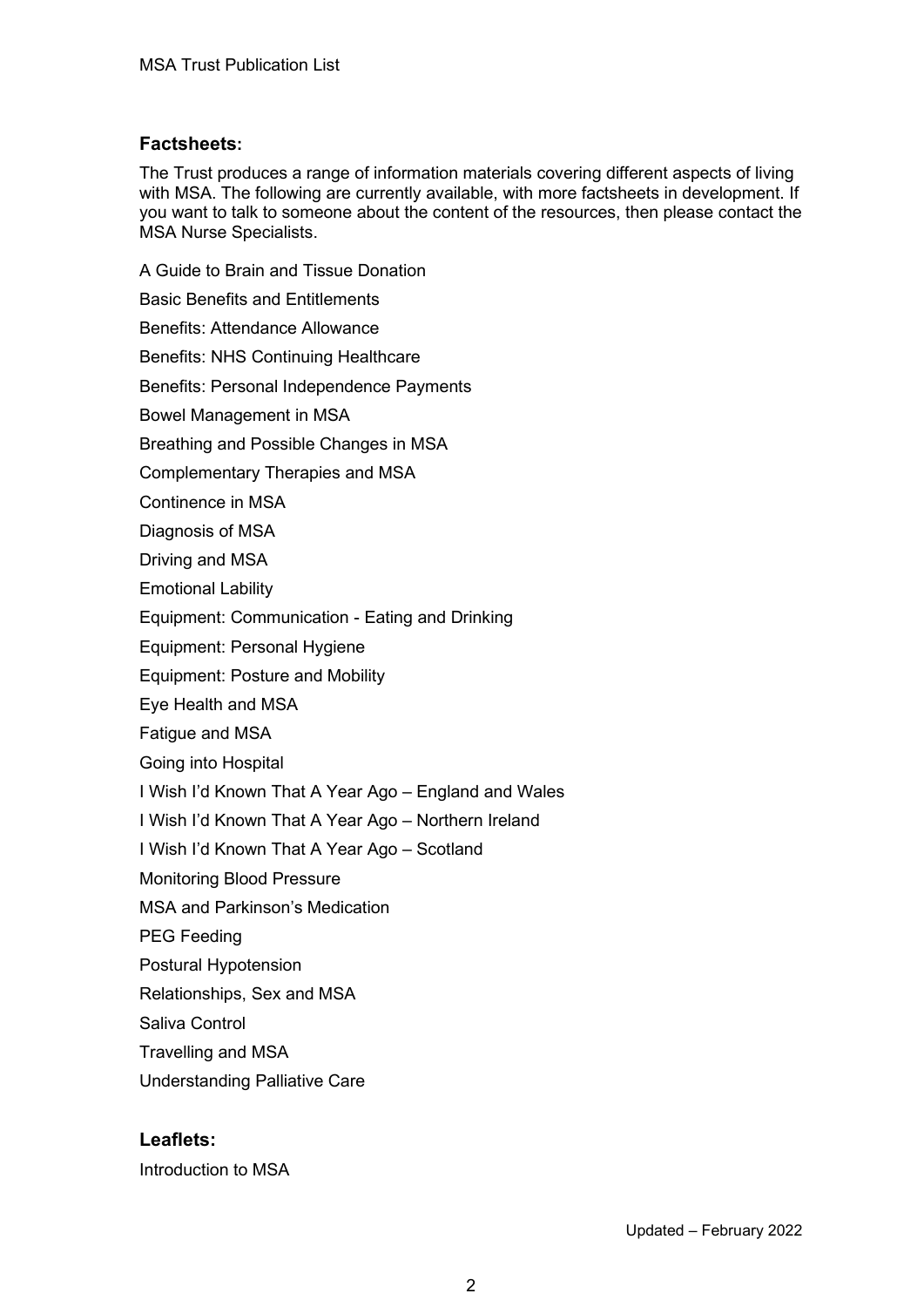#### MSA Trust Publication List

Easier-to-read Postural Hypotension Hospital Information folder I have MSA cards MSA Health Care Specialists MSA Services leaflet (A5) Planning for the Future flyer Services Poster Top Tips for getting the most from your appointments Voice Banking Flyer

# **Future factsheet developments:**

Housing and Housing Adaptations I wish I'd Known That A Year Ago– Republic of Ireland Sleep and MSA

# **Section 2 – Health and Social Care Professionals**

## **Factsheets:**

Guide to MSA for Care Workers Guide to MSA for Occupational Therapists Guide to MSA for Physiotherapists Guide to MSA for Speech and Language Therapists MSA Guide for GPs MSA Care Pathway NHS Continuing Healthcare for Health and Care Professionals Useful References

## **Future Developments:**

Guide to MSA for Continence Teams Guide to MSA for Social Workers